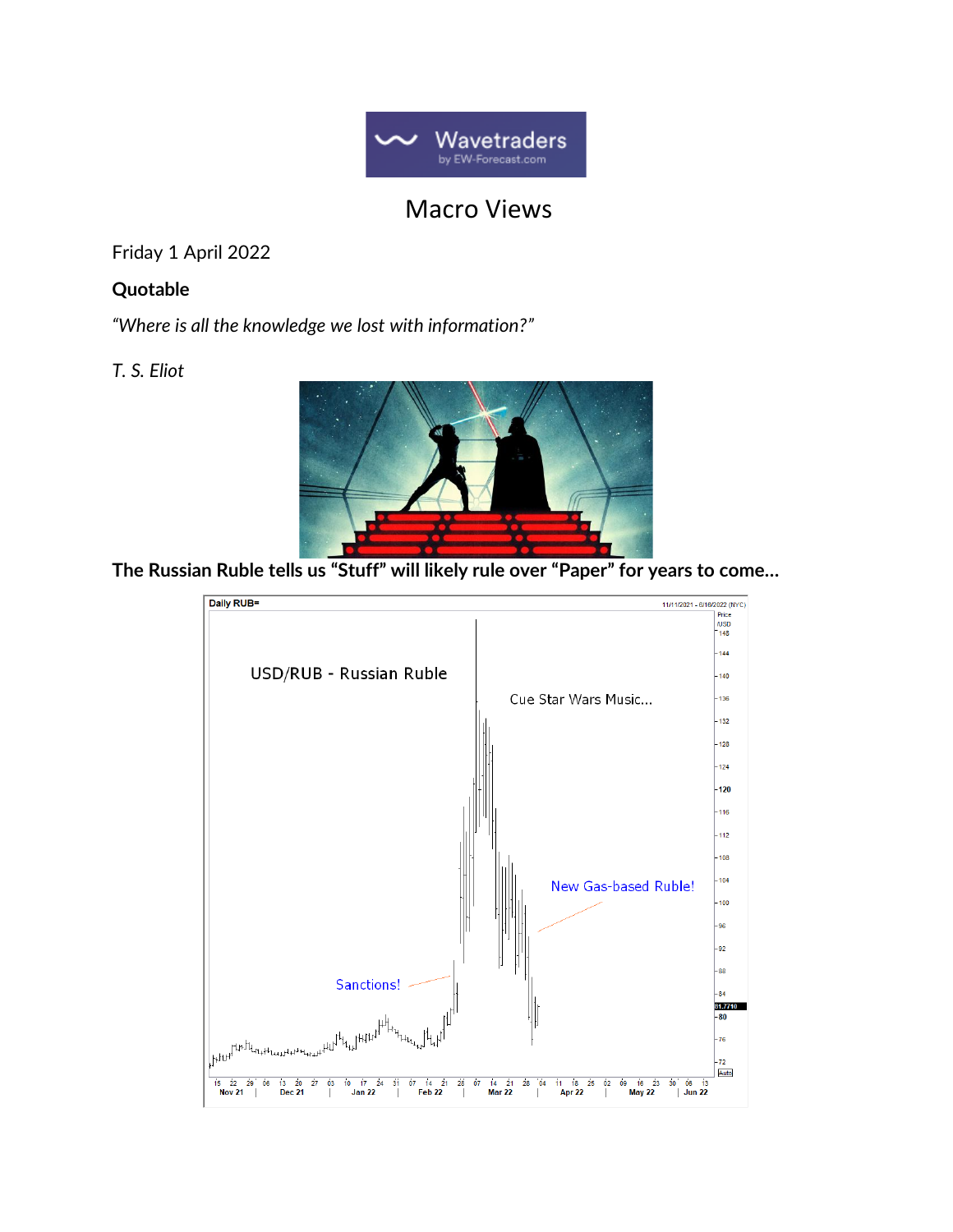We settled on Ruble Round Trip as the label on the chart above; but we had so many viable captions for this chart it was hard to decide; here is an example of a few:

- $\triangleright$  The Empire Strikes Back
- ➢ The Emperor Wears No Cloths
- $\triangleright$  How are those sanctions working out Mr. Biden?
- $\triangleright$  Ding-Dong the witch is dead

The reasons for multiple captions flow from the fact the Russian Ruble chart has huge implications.

It signals this to serious countries: If you have something the West needs, you no longer must surrender sovereignty to the rent-seeking financialized behemoth, aka. the "Rulesbased Liberal Order."

"But now that the West has sanctioned Russia, it is not Putin that has made the divorce, it's the West! Putin is now applying shock therapy to these people, seeking to rapidly reinstate their middle-class status, by pivoting eastward to China, to India, to elsewhere, to recapitalize the Russian economy**. And now that he has made gas based upon the Ruble standard,** those Rubles that these Russians had in the bank that last week were worth nothing, they're worth twice as much today! And this time next week, they'll double in value again! And the middle class is going to forget the West ever existed," according to Scott Ritter, a former U.S. Marine Corps Intelligence Officer, in an [interview](https://www.evernote.com/client/web?_sourcePage=WgQw1TfOx9jiMUD9T65RG_YvRLZ-1eYO3fqfqRu0fynRL_1nukNa4gH1t86pc1SP&__fp=XYxZK3GyFuA3yWPvuidLz-TPR6I9Jhx8&hpts=1648803218860&showSwitchService=true&usernameImmutable=false&rememberMe=true&login=&login=Sign+in&login=true&hptsh=eMaGK%2BaZxvLz22jQgrvtY0fXfjo%3D#?an=true&n=e0e5a4b4-7187-42ef-b64a-c7fa1863deaa&)  [with Global Research.](https://www.evernote.com/client/web?_sourcePage=WgQw1TfOx9jiMUD9T65RG_YvRLZ-1eYO3fqfqRu0fynRL_1nukNa4gH1t86pc1SP&__fp=XYxZK3GyFuA3yWPvuidLz-TPR6I9Jhx8&hpts=1648803218860&showSwitchService=true&usernameImmutable=false&rememberMe=true&login=&login=Sign+in&login=true&hptsh=eMaGK%2BaZxvLz22jQgrvtY0fXfjo%3D#?an=true&n=e0e5a4b4-7187-42ef-b64a-c7fa1863deaa&)

Not an April fool's joke, that's for sure.

ZeroHedge, 1 April 2022: ["CEO of Germany's multinational BASF SE,](https://www.zerohedge.com/energy/basf-ceo-warns-germany-total-collapse-if-russian-gas-supply-cut) the world's largest chemical producer, has warned that curbing or cutting off energy imports from Russia would bring into doubt the continued existence of small and medium-sized energy companies, and further would likely spiral Germany into its **most "catastrophic" economic crisis going back to the end of World War 2**." (*See our issue, [Germany's energy quagmire](https://wavetraders.com/ew_newsletter/germanys-energy-quagmire-can-you-say-stagflation-not-good-for-the-euro/) from 7 March 2022.*)

It's another nail in the coffin of US dollar hegemony. (*We shared many other reasons in our recent piece, [Dollar hegemony in jeopardy as the US pokes the bear](https://wavetraders.com/ew_newsletter/macro-views-report/)*.)

"We are currently working on a draft international agreement on the introduction of a new world settlement currency, pegged to the national currencies of the participating countries and to exchange-traded goods that determine real values. We won't need American and European banks. **A new payment system based on modern digital technologies with a blockchain is developing in the world, where banks are losing their importance.** Classical capitalism based on private banks is a thing of the past. International law is being restored. **All key international relations, including the issue of world currency circulation, are beginning to be formed on the basis of contracts. At the same time, the importance of national sovereignty is being restored, because sovereign**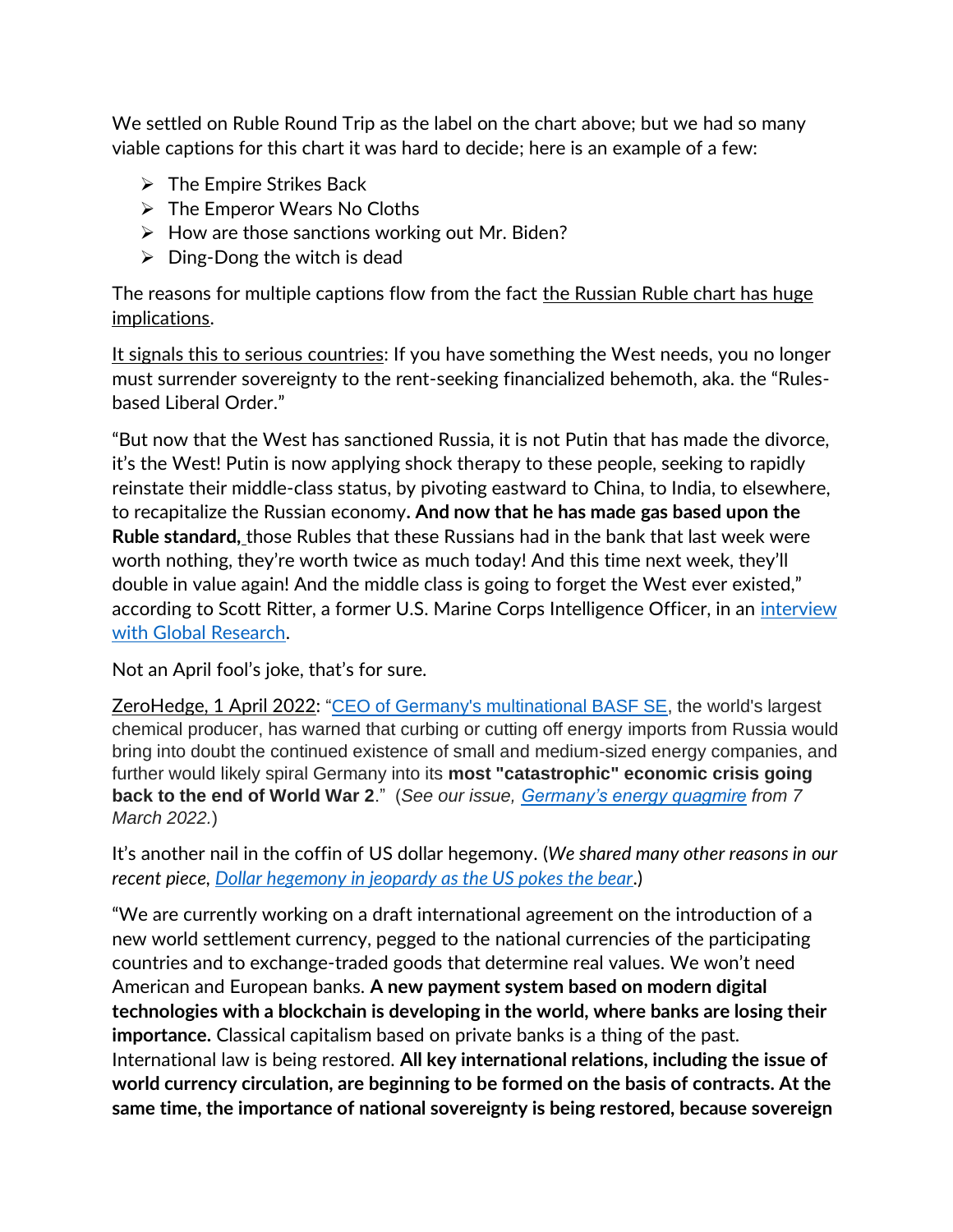**countries are coming to an agreement.** Global economic cooperation is based on joint investments aimed at improving the well-being of peoples. Trade liberalization ceases to be a priority, national priorities are respected, and each state builds a system for protecting the internal market and its economic space that it considers necessary. In other words, the era of liberal globalization is over. **Before our eyes, a new world economic order is being formed — an integral one, in which some states and private banks lose their private monopoly on the issue of money, on the use of military force, and so on."**

"…After the Americans first seized the Venezuelan foreign exchange reserves and handed them over to the opposition, then-the Afghan foreign exchange reserves, before that — the Iranian ones, and now — the Russian ones, **it became absolutely clear that the dollar ceased to be the world currency**.

"**We are currently working on a draft international agreement on the introduction of a new world settlement currency, pegged to the national currencies of the participating countries and to exchange-traded goods that determine real values**."

[Sergey Glasyev](https://en.wikipedia.org/wiki/Sergey_Glazyev) in an article carried by [The Canadian Patriot.](https://canadianpatriot.org/2022/03/30/events-like-this-happen-once-a-century-sergey-glazyev-on-the-breakdown-of-epochs-and-changing-ways-of-life/)

A "new world settlement currency" based on exchange-traded goods sounds plausible and interesting to those of us who question credit-backed fiat currency; especially when the major backer of the credit and currency, the United States, is looking increasingly like [a version of the Keystone Cops.](https://www.youtube.com/watch?v=GwUUUqgfu-E) A commodities-based global currency means commodities remain bid for a while to come, and leads us to our next chart…

## **Real Stuff vs. Financialization**

Nothing more clearly represents financialization (paper) than the demand for US dollar credit. Financialization of the globe is how the US attains most of its wealth, as it has deindustrialized for many years. Effectively, other than energy and weapons, the US no longer makes stuff.

Of late, there is **a tight negative correlation between Commodities (stuff) and the US dollar (financialization)** as you can see in the chart below: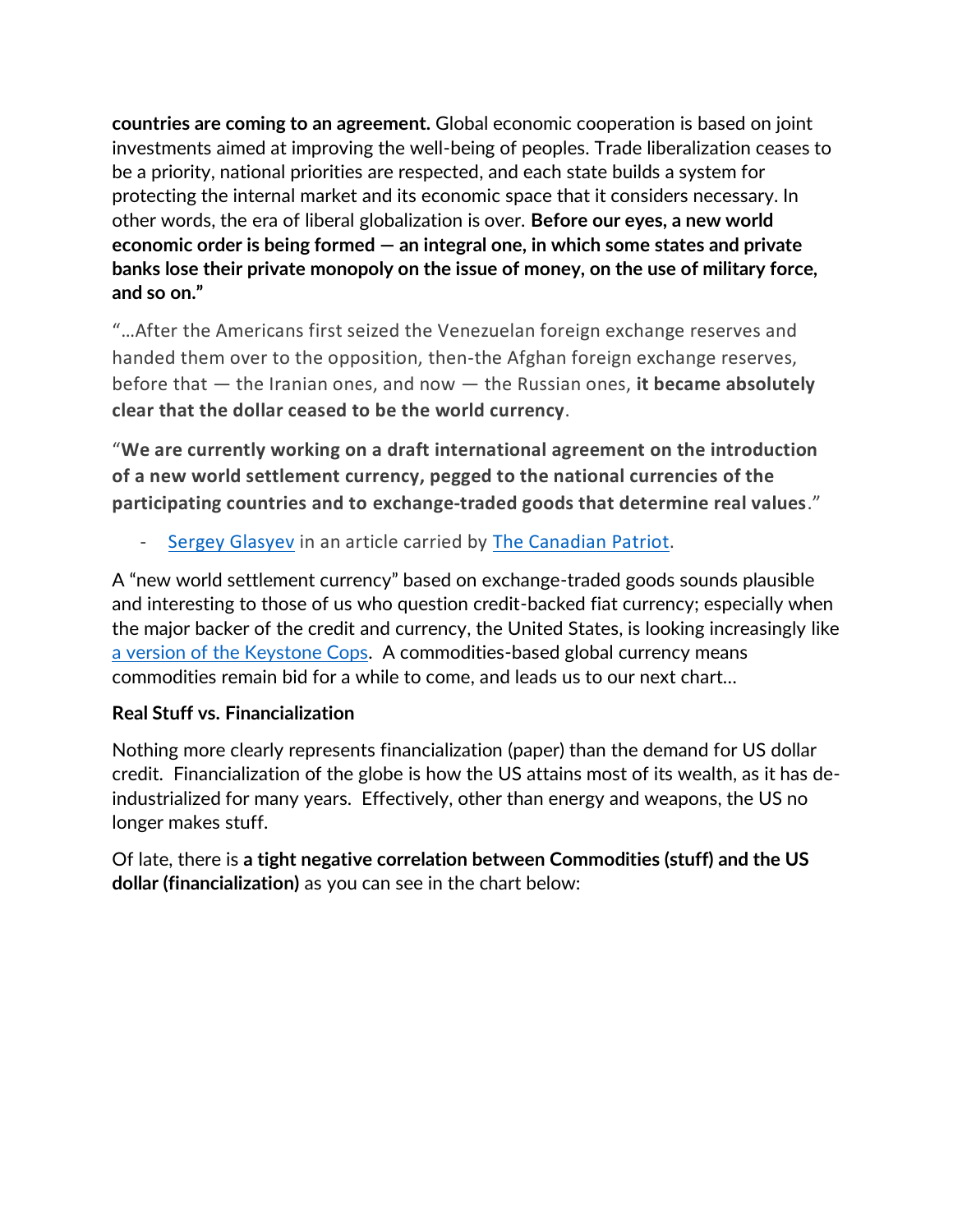

#### **The link between Russia-China is about countries that produce stuff—real goods; and have real armies able to thwart the power of global financialization.** Western elites are not too happy about that.

Key friends of the growing Russia-China alliance throughout Eurasia and Africa also produce stuff. And if Russia-China-and-Friends become increasingly integrated as expected, they will likely beat-back US/Nato attempts to rein in economic sovereignty. If so, it will mean the demand for stuff will continue to be valued more highly than paper (fiat currency) in the future. In turn, this means the West (paper pushers) will see their wealth and power fade relative to the East (stuff makers), as discussed in [The Canadian](https://canadianpatriot.org/2022/03/30/events-like-this-happen-once-a-century-sergey-glazyev-on-the-breakdown-of-epochs-and-changing-ways-of-life/)  [Free Press interview of Mr. Glasyev.](https://canadianpatriot.org/2022/03/30/events-like-this-happen-once-a-century-sergey-glazyev-on-the-breakdown-of-epochs-and-changing-ways-of-life/)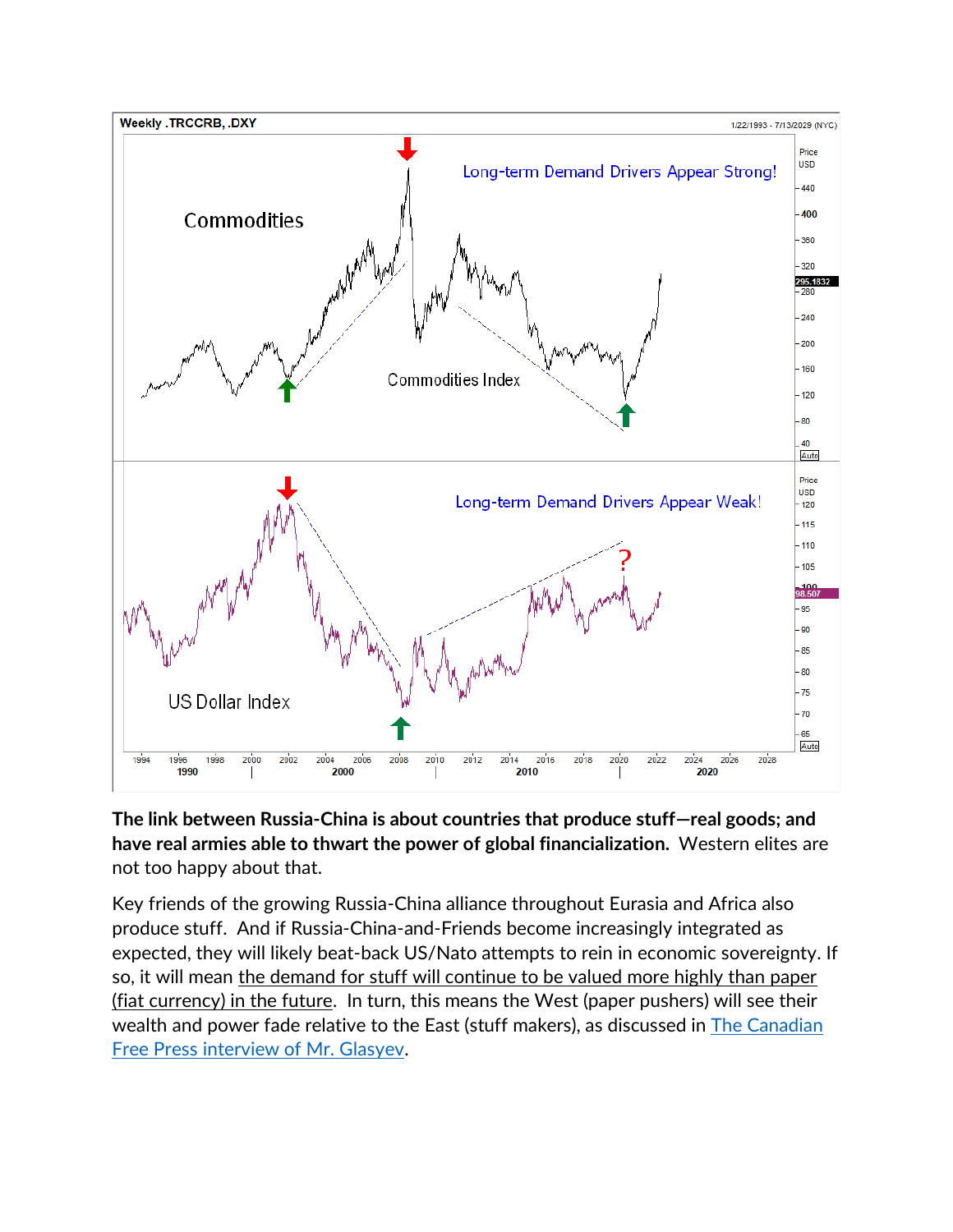In the chart below of **the CRB Commodities Index**, the "bull market in paper," evidenced by massive stimulus on the part of global central banks and governments, coincided nicely with a "bear market in stuff," commodities. The "bull market in stuff" is underway.



In the chart below we compare stocks to commodities as a guide for relative valuation. We have taken the **S&P 500 Stock Index Futures (paper) and divided it by the CRB Commodities Index (stuff)**.

At the peak, back in July 2021, paper was 25.09 times more valuable than real stuff; paper to stuff ratio is now 15.4. This isn't to say stocks won't go higher. But it is to say the paper-to-real goods value has likely peaked. Given the global macro backdrop of rising interest rates, weak supply chains, global military turmoil, and a new world order of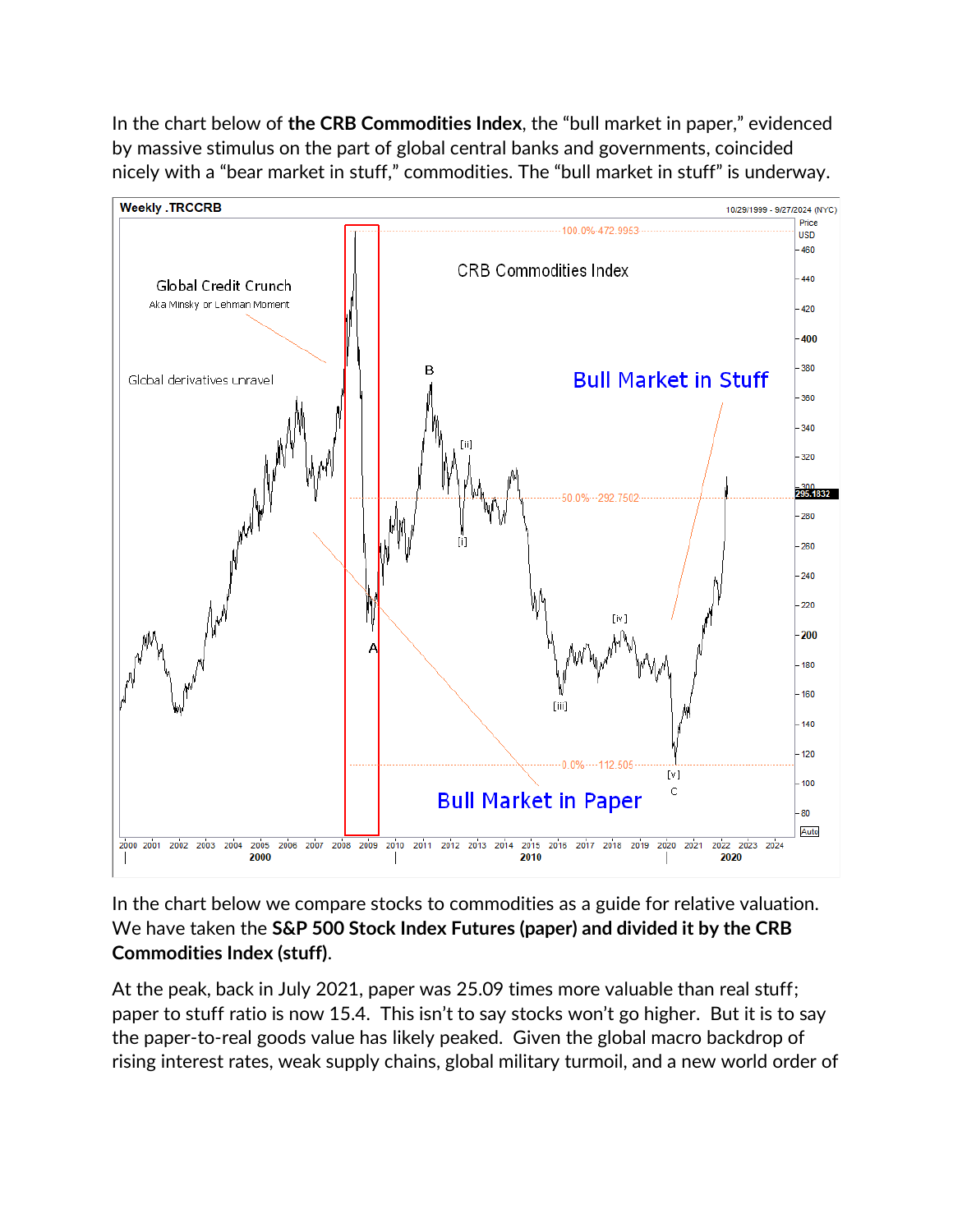West vs. East, and let us not forget—an end to US unipolar status, it favors investment in real goods relative to financial assets.



Sadly, when you explain to your grandchildren what started World War III (assuming it doesn't go nuclear), you can tell them one side liked paper and the other liked stuff. You can also add it was unlikely any of the Western leaders read **Thucydides**.

**---**

Stay tuned. And be careful out there.

If you like what you see here, you can learn more about us, and subscribe to our service at our [website.](https://wavetraders.com/) We also have live customer chat support to serve you.

Regards,